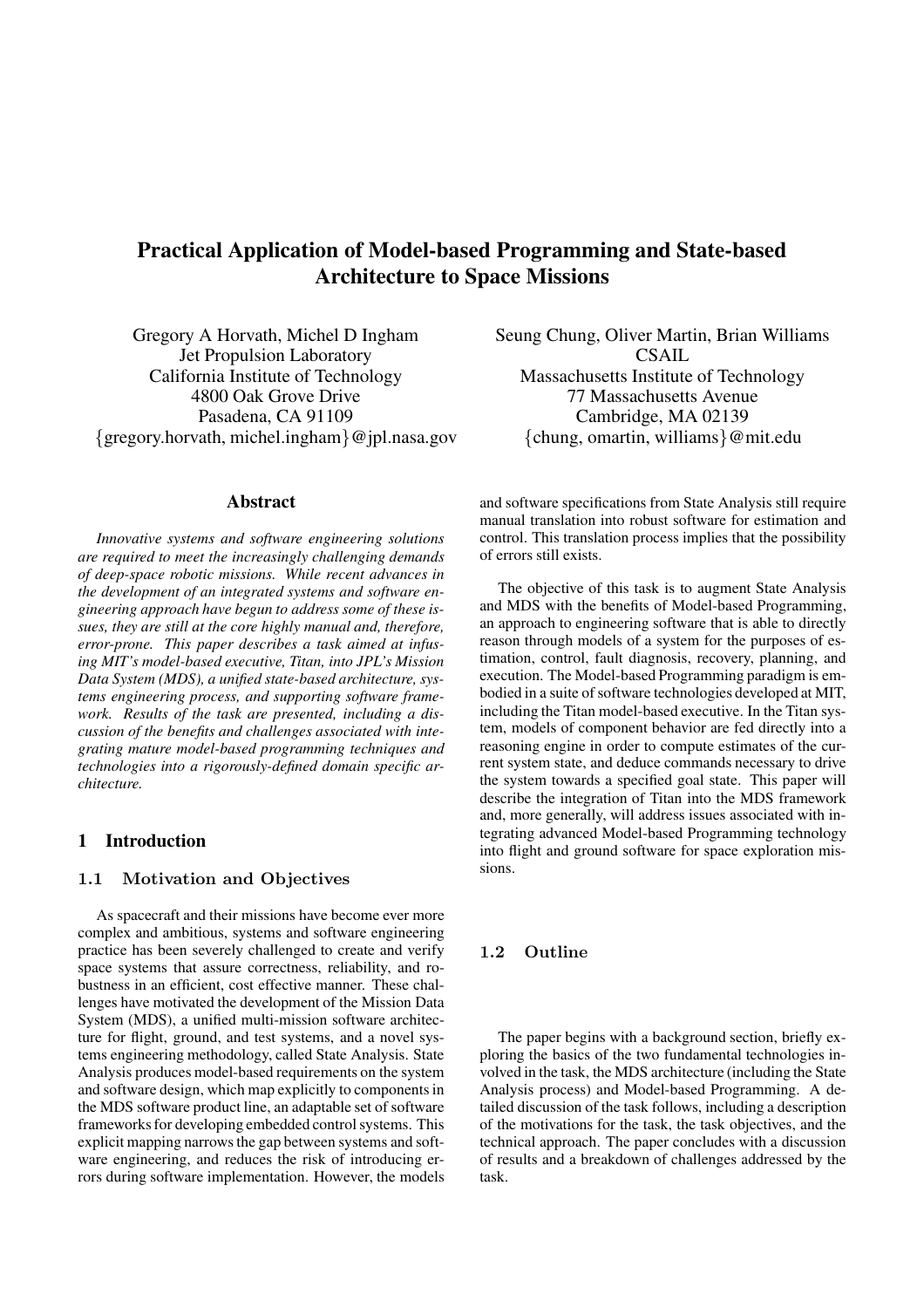# **2 Background**

### 2.1 MDS

MDS is a state-based, unified multi-mission architecture for creating integrated flight, ground, and simulation systems. It is supported by the State Analysis process, a rigorous systems engineering methodology. State Analysis produces a set of requirements on system and software design based on models of the system state behavior. These modelbased requirements map directly to a software implementation thanks to frameworks in which the main elements of State Analysis are explicitly represented as software components. As a result, requirements are more formal than textual 'shall' statements, the translation from requirements to code is less ambiguous, and software and systems engineers communicate using a common language, reducing the chance for errorsintroduced by miscommunication between the two domains.

#### **2.1.1 State-based Control Architecture**

The state-based control architecture, depicted in Figure 1, is designed to meet the needs of control systems for complex embedded applications. It is built on several overarching principles which help ensure consistency throughout the entire product lifecycle [1, 2], including the following:

- Models are central to the entire system. Models of system behavior are documented and used to inform all aspects of system development and design.
- Requirements developed according to the State Analysis process map directly into a software implementation. The MDS software frameworks, discussed below, are one implementation of a component-centric statebased framework.
- All knowledge of system state is stored in *State Variables*. Thus, all components that require information about state get it from a common source, eliminating errors which arise as a result of disparate components using private data to reason about the state of the system.
- Estimation and control, which are often intertwined in traditional flight and ground software architectures, are strictly separated. This makes the logic for each function explicit, as well as easier to review. Estimators and controllers are also referred to as *achievers*, since their role is to achieve the goals issued by the Mission Planning and Execution software.
- Operator intent is made explicit through the use of *goals*, which are constraints on the value of a given state variable over a time interval, rather than inferred via examination of low-level command sequences.



### **Figure 1. State-Based Control Architecture [1]**

#### **2.1.2 State Analysis**

State Analysis is a rigorous model-based systems engineering methodology that leverages the state-based control architecture [1]. State Analysis aims to improve on the current state of systems engineering practice by documenting requirements of the target system in terms of models, not textual 'shall' statements. The more formal and thorough requirements specification helps to reduce the ambiguity inherent in the traditional requirements capture process, and provide systems and software engineers with a common language to communicate. When coupled with a state-based software framework like MDS, the specifications produced through State Analysis map directly to code.

Just as in the architecture, state is central to the process. Systems engineers begin the process with a State Discovery and Modeling activity, in which the key state variables, commands and measurements for the system are identified in an iterative fashion, and models of the behavior of these state variables are incrementally constructed. Our model of the system under control is composed of:

- *State Effects Models* describing how each state in the system under control evolves over time and under the influence of other states;
- *Measurement Models* describing how each measurement is affected by various states in the system under control; and
- *Command Models* describing how states are affected by each command (possibly under the influence of other states in the system under control).

In addition to these models, the State Discovery and Modeling activity produces *State Effects Diagrams* (SEDs), which depict state variables as ovals, measurements as upward-facing triangles, and commands as downwardfacing triangles (see Figure 2). An arrow from one state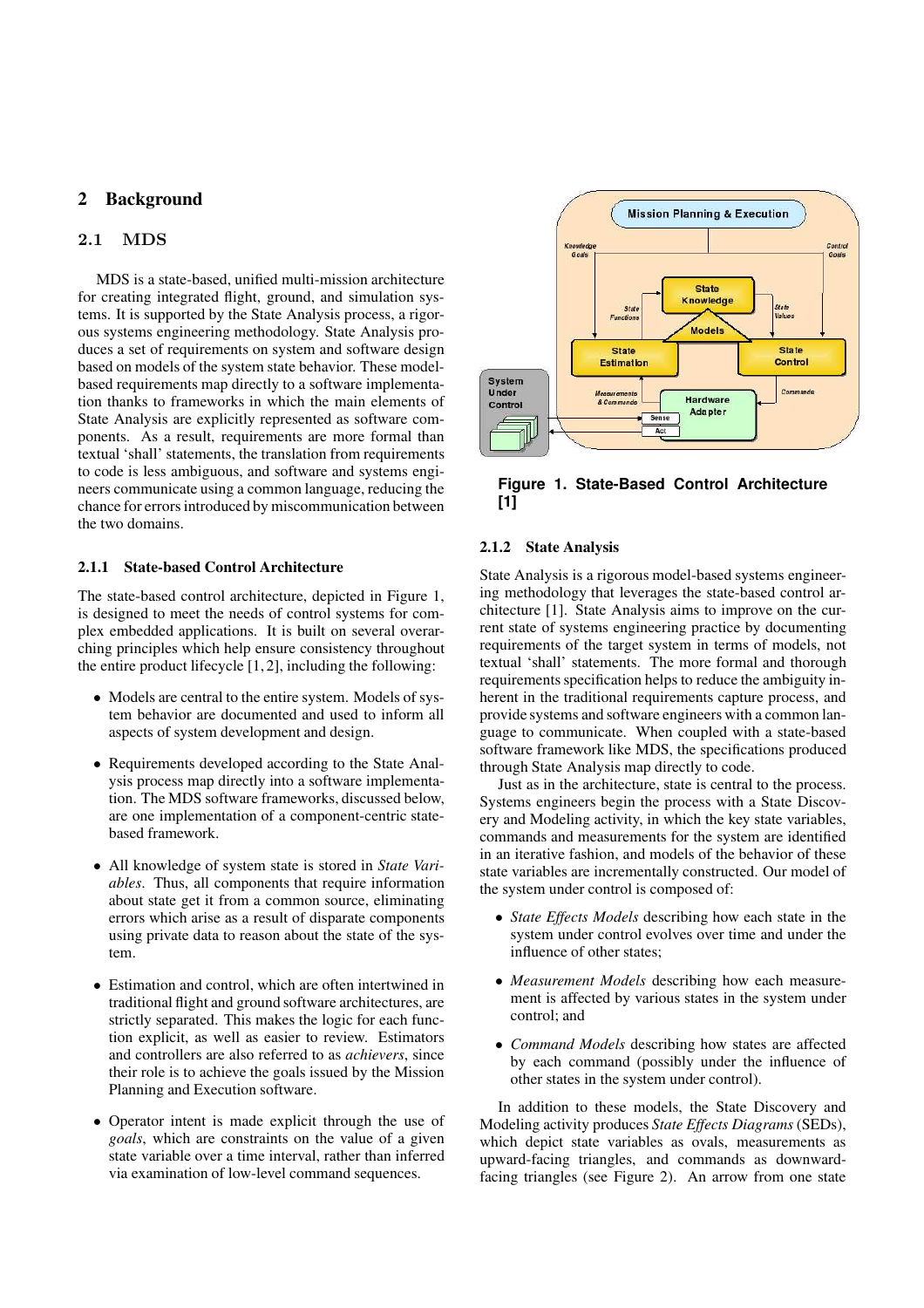

**Figure 2. IMU Adaptation State Effects Diagram**

variable to another indicates a causal (physical) effect between these state variables. An arrow from a state variable to a measurement indicates that the measurement is affected by that state variable. An arrow from a command to a state variable indicates that the command has an effect on that state variable. The state effects diagrams and models are essential products of the State Analysis process, and are used to inform many tasks performed later in the process, such as estimator and controller design, software collaboration diagramming, and specification of goals and activity elaborations.

#### **2.1.3 MDS Frameworks**

MDS also incorporates a robust set of software frameworks, whose structure closely mirrors that of the state-based architecture. As a result, the mapping from requirements (developed through State Analysis) to software implementation is straightforward.

The MDS software frameworks are a fully-featured set of reusable classes that developers can use to leverage the benefits of State Analysis and the state-based architecture. The frameworks are structured in a layered fashion, and provide facilities from the OS abstraction layer all the way up through the application layer. The frameworks contain many basic services, such as math packages, serialization facilities, and an efficient type ID system, as well as higherlevel components that map to the state-based architecture, such as state variables, estimators and controllers, and planning and execution functionality. The MDS software frameworks are currently available in C++ and Java implementations. The C++ version was used in support of this task.

The software design specifications captured as part of the State Analysis process are readily mapped to canonical patterns of modular and reusable software components in the MDS software frameworks. These software components are then implemented as *adaptations* of the MDS software framework, following a set of well-documented steps.

By encompassing all aspects of the development process, from architecture to systems engineering to software implementation to operations, MDS provides an environment for creating highly reliable software products throughout the entire project lifecycle.

#### 2.2 Model-Based Programming and the Titan Model-Based Executive

As control programs for embedded systems become more complex, the job of programmers becomes more complex: they must reason about interactions between many components, as well as inferring system state from an incomplete set of sensor data. As the complexity of components and the number of interactions between components increase, the traditional approach to developing control software becomes unmanageable. Model-based executives address this problem by reasoning about declarative models of the system in order to inform the processes of estimation, control, activity planning, and robust activity execution [3].

The benefits of the model-based programming approach are numerous, and applicable at each stage of the development process. In the requirements capture phase, the use of formally specified declarative models instead of the typical shall-statements leads to more detailed, inspectable and reviewable specifications. During the design phase, the coverage of estimation and control software is broadened: by focusing on model development and allowing the executive to manage the complex inter-component interactions, monitoring and control functionality can be elevated to the subsystem or system level. This allows, for example, coverage of dual fault cases (which are usually too complex for consideration in typical space missions). During implementation, the difficult and error-prone task of translating requirements into code is eliminated, since the model is the input to the control software. Finally, the formal behavioral specifications can be used to perform model checking during verification and validation (V&V).

Model-based programming is an emerging technology that has made considerable impact. At the core, model-based executives must solve an instance of the classic AI planning problem. Combined with the memory and processing constraints presented by highly resource-constrained embedded platforms, performance is a paramount concern. However, recent advances have led to an efficient and accurate model-based executive, and its performance continues to improve with ongoing research. For example, performance results presented in [4] for the latest generation of model-based reasoning algorithms show a significant improvement over the Livingstone algorithm that was flight validated as part of the Remote Agent Experiment on the Deep Space 1 mission [5].

Other perceived risks associated with Model-based Programming relate to how this approach scales to larger sys-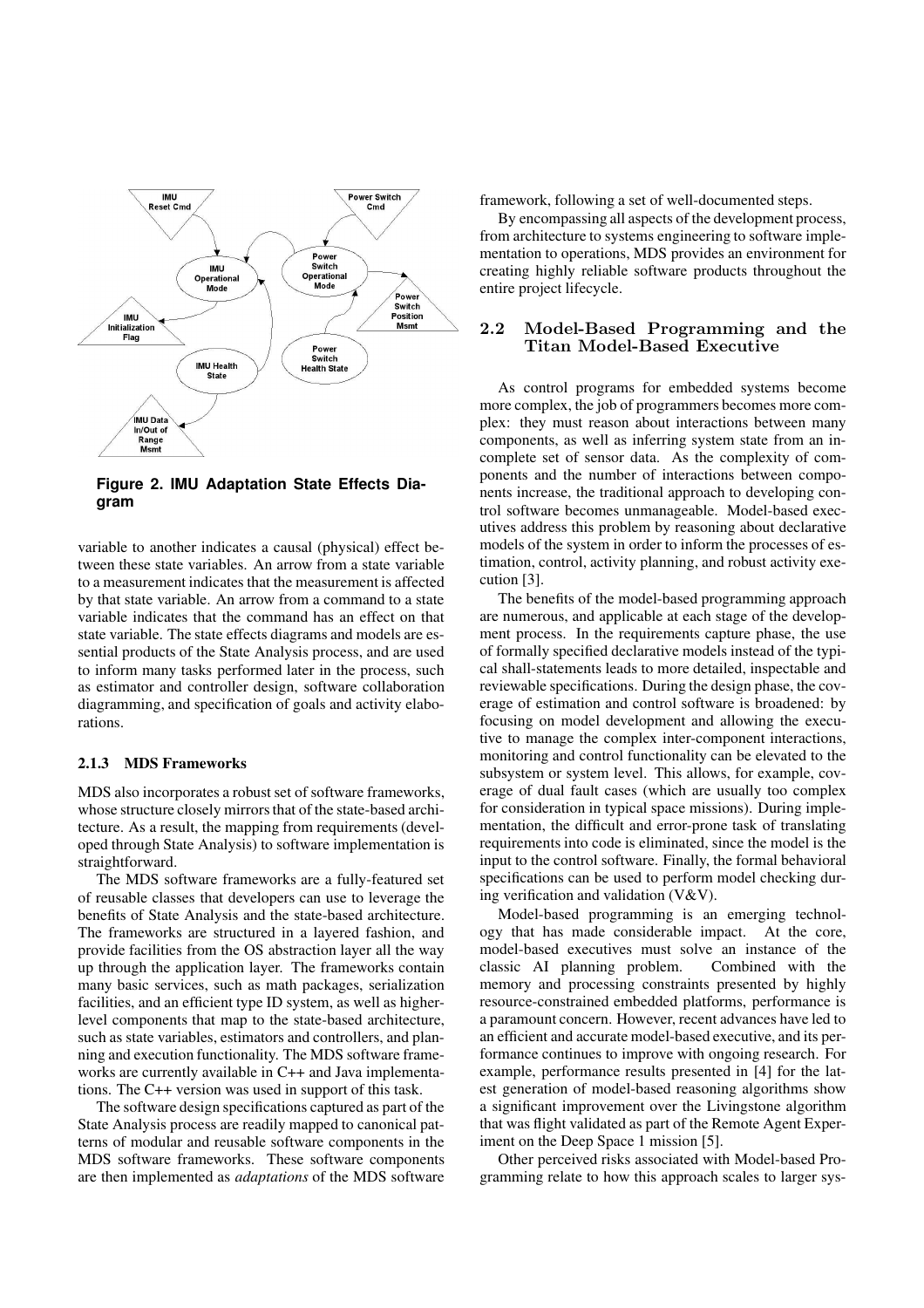

**Figure 3. Titan Architecture Diagram [3]**

tems, and the implications on the V&V process. Reference [4] begins to address the scalability issue, and reference [6] identifies the key issues associated with V&V of model-based software systems and ways to address them. Overall, the field of Model-based Programming promises to bring many advances to embedded software development in order to meet the needs of future applications.

Titan is an implementation of a model-based, systemlevel autonomy framework, developed at MIT. The Titan architecture, shown in Figure 3, consists of two main components: a control sequencer and a deductive controller. The deductive controller takes as input a model of the system, observations of the system, and any commands that have been issued to generate state estimates; this process is termed *Mode Estimation*. The control sequencer uses these state estimates and a control program written in RMPL (Reactive Model-based Programming Language), to generate *configuration goals*. Each configuration goal is provided to the deductive controller, which uses the state estimate to determine what actions are necessary to drive the system toward a least-cost goal state that satisfies the configuration goal; this process is called *Mode Reconfiguration*. In MDS, the Mission Planning and Execution (MPE) software performs the function of the control sequencer; as such, this task focused on leveraging the functionality of Titan's deductive controller. Accordingly, the proceeding discussion will be limited to the capabilities provided by the deductive controller.

#### **2.2.1 Mode Estimation**

Mode Estimation (ME) is the process of determining the current best estimate(s) of system state. The deductive controller takes as input observations of the system state, any commands that may have been issued, as well as a model of the system of interest, expressed as a factored Partially-Observable Markov Decision Process (POMDP) [3]. It generates as output a set of system state estimates; each system state estimate consists of an assignment to each state variable and an associated probability [7]. The ME process is

repeated at each time step, with the set of *K* most likely system states serving as the starting point of the next estimation cycle.

Early versions of Titan's deductive controller employed Livingstone's Best-First Trajectory Enumeration (BFTE) method for estimating system state, in which estimates are generated by expanding a tree of possible states at each step [7]. The BFTE algorithm was a significant advance in the development of a practical model-based executive; however, a new algorithm has been developed which improves the performance and accuracy of the ME process and, consequently, the overall performance of the deductive controller. The new ME algorithm uses a process called Best-First Belief State Enumeration (BFBSE), which efficiently computes an approximate belief state, adding probabilities associated with different possible transitions to the same end state. Initial empirical and analytical data show a significant performance improvement over BFTE in terms of memory, time, and accuracy [7].

The version of Titan used in support of this task is based on an implementation of the Best-First Belief State Update (BFBSU) algorithm, which further improves on the accuracy of the BFBSE algorithm by reducing the number of false-positive diagnoses of fault modes with several consistent observations [8].

#### **2.2.2 Mode Reconfiguration**

Mode Reconfiguration (MR) is the process of determining which (if any) commands must be issued in order to drive the system towards a specified state that satisfies a *configuration goal*, issued to MR by the control sequencer. Two functions work in concert in order to achieve this behavior: a *goal interpreter*, which uses the best estimate of system state and the system model to choose a highest reward goal state that satisfies the configuration goal, and a *reactive planner*, which uses the best estimate of system state and the goal state chosen by the goal interpreter to generate the next command necessary to achieve the specified goal state [3]. The model-based reasoning algorithms used by Titan are common to both the ME and MR processes.

### **3 Task Overview**

### 3.1 Motivation

With the advent of model-based engineering and modelbased design, the task of developing complex systems has become less error prone and more accurate. While the process of generating requirements in a model-based fashion certainly is an improvement over the traditional 'shall' statement form of requirements documentation, there is still a manual step involved in creating a software implementation from a set of requirements expressed as a set of models. It is natural, then, to ask if it is possible to develop our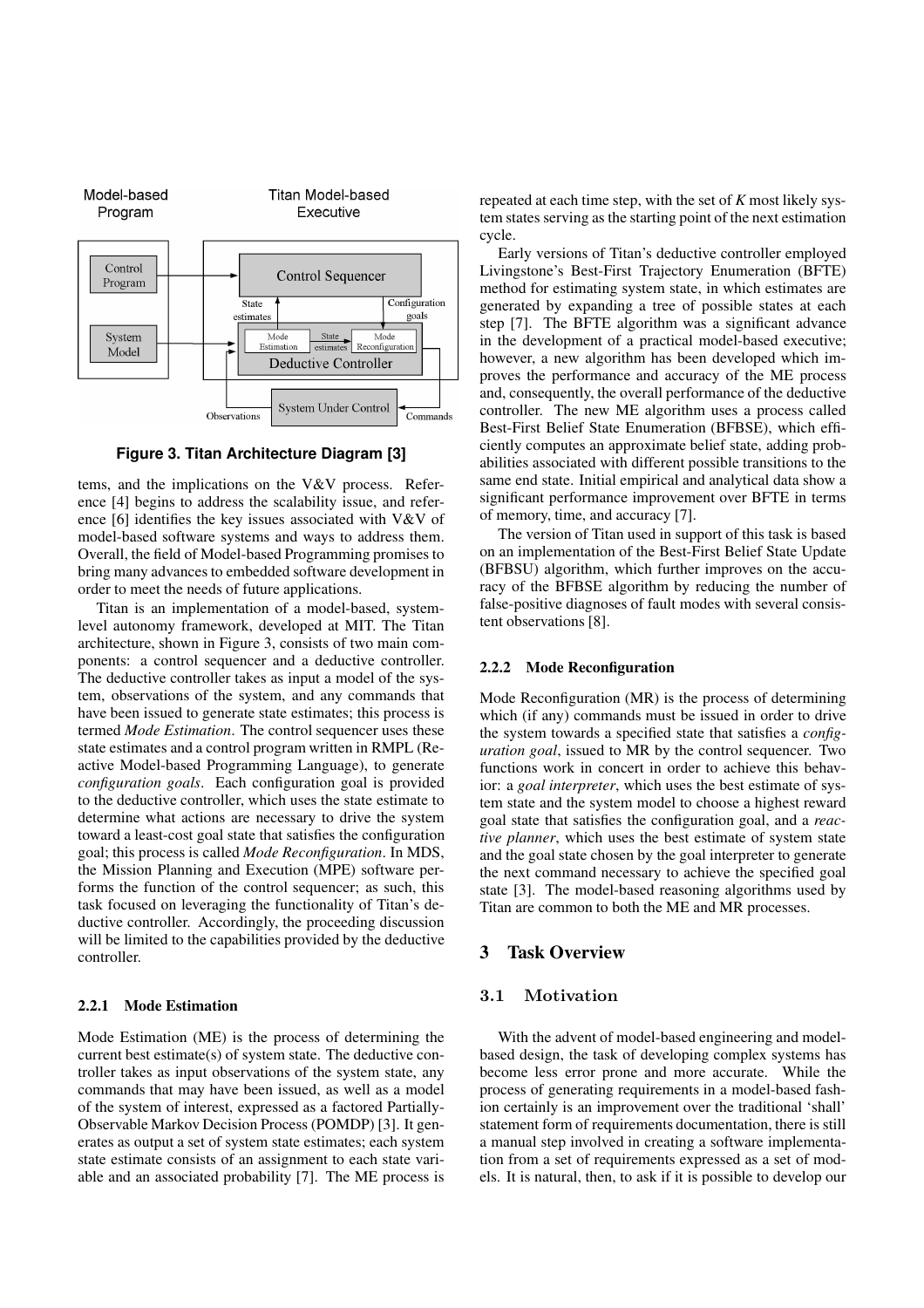models in such a way that they are no longer simply descriptive, but also executable; that is, can the models be captured such that they can be provided as input to a computer program that will use them to perform some interesting system function?

This task came about in an attempt to show the potential benefits associated with applying an integrated MDS/Titan solution to the problem of designing and developing control software for high-performance resource-constrained spacecraft. As discussed in Section II, the MDS architecture is model-centric; historically, this has implied a manual translation of models into code. By introducing Titan, a modelbased executive which embodies the model-based programming paradigm, into the MDS architecture, the 'holy grail' of software systems engineering becomes one step closer: generating one set of models which serve as both requirements for, and inputs to, the executing system.

There are other benefits to be considered as well. By focusing on the contents of the model rather than implementation issues associated with translating models to code, the bulk of the development effort can now be focused on getting the domain models right, rather than on software issues. In addition, any assumptions about the domain are made explicit in the models, not embedded in the code. This in itself is an important benefit, as it makes the task of reviewing the domain models for accuracy much more effective. Situations where "the code is the model", which can be quite dangerous, are avoided. With a model-based programming driven process, the "model is the code".

Lastly, this task can potentially lead to further advances in the application of model-based programming to embedded flight software development. Once model-based programming has been introduced and validated within a flexible state-based architecture, the potential for infusion of other model-based software technologies is increased; for example, new reasoning algorithms can be tested, or modelbased programming solutions may be applied to other domains, such as activity planning and execution.

### 3.2 Objectives

The objectives for the task fall into three major areas of concern. First, as stated in the motivation, this task aims to perform an integration of both the ME and MR capabilities of Titan's deductive controller into a small but realistic MDS adaptation. Second, this task seeks to provide an assessment of the applicability of the integrated capability to future autonomous exploration missions of all sizes and classes based on the outcome of this activity. Finally, a set of guidelines and recommendations for a successful approach to verification and validation of model-based programs will be produced. This paper describes an initial step toward the achievement of these objectives.

#### 3.3 Approach

The activities performed during the task were guided by the approach. In summary, five main work areas were defined:

- 1. Compatibility analysis of MDS and Titan;
- 2. Extension of the MDS frameworks to support integration of the Titan engine;
- 3. State Analysis of the example system and development of the supporting models;
- 4. Development of the MDS software adaptation; and
- 5. Testing of the integrated system.

Each of these tasks is discussed in detail below.

#### **3.3.1 Compatibility Analysis**

In order to determine the feasibility of the integration task, the first step was to perform a comparison of the MDS and Titan architectures and determine the level of compatibility between the two. An unclear or intractable mapping between the two domains would represent a formidable challenge to the integration of these architectures. After a preliminary analysis, however, a clear mapping between the two domains emerged where the core concepts in Titan correspond to specializations of core concepts in MDS. Briefly, the relationship can be characterized as follows:

- While State Analysis accomodates any appropriate model representation, Titan requires a particular representation, factored POMDPs, as presented in [3]. However, Titan's state-based model representation is wholly compatible with the requirements placed on models by State Analysis.
- An assignment to a Titan observation variable corresponds to a measurement in MDS, and an assignment to a Titan control variable corresponds to a command in MDS.
- Titan's notion of system state, which consists of an assignment to each state variable in the system, corresponds to a set of MDS state variables. While Titan represents state estimates as discrete value assignments to state variables, MDS represents state estimates in terms of *state functions*, which are continuous representations of state over time. Titan's discrete representation of state estimates corresponds to a constant state value persisting from one execution cycle to the next, a pattern which maps nicely to a constant state function in MDS.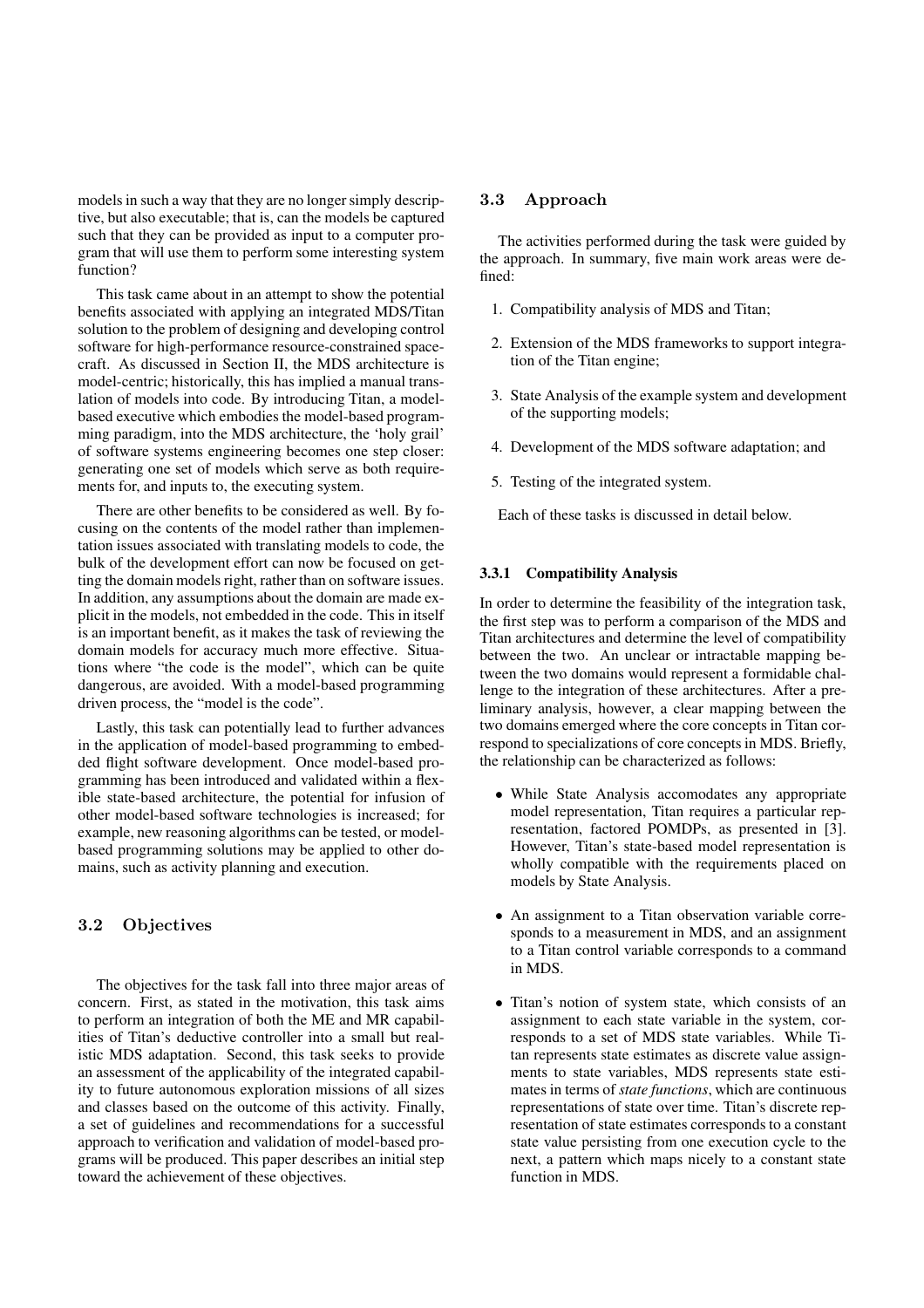- The functionality provided by ME replaces the handcoded estimation algorithms of a typical MDS adaptation; similarly, the functionality provided by MR replaces the hand-coded control algorithms of past adaptations.
- Titan uses *configuration goals* to express intent. Configuration goals are constraints on the desired system state, and inherently represent both transition- and maintenance-type behaviors. MDS's *goals* are a more general representation, and may also be used to capture either transition behavior (e.g. turn rover wheel to +90<sup>°</sup>) or maintenance behavior (e.g. hold rover wheel at  $+90^\circ$ ). Although the MDS representation is more general, the Titan representation of intent is still consistent with that of MDS.

#### **3.3.2 Framework Development**

For this initial integration effort, there was not a significant amount of framework development performed; rather, most of the interface with Titan was relegated to the applicationspecific adaptation code. The first step in the framework development was assessment of the existing APIs to ensure sufficiency for integration of the Titan engine. The MDS framework APIs were found to be appropriate, without requiring extension or modification. For the purposes of this task, the Titan engine was built as an external library and owned by adapted classes. Future plans are to keep the Titan engine as an external library, to reduce framework dependencies on externally developed software, but to create a specialized framework achiever class which will own the instance of the engine and provide skeletons of the estimation and control methods required by the MDS architecture.

The second major portion of the framework development effort was developing the MDS interface to the Titan engine. From a design perspective, this activity was quite straightforward. Since Titan provides functionality nearly identical to MDS estimators and controllers, it was ideal to simply 'hide' the Titan interface inside MDS estimator and controller components; this is illustrated in Figure 4. These components in turn contains code to negotiate the interface with the Titan engine, in place of hand-coded achiever algorithms.

#### **3.3.3 State Analysis and Modeling**

The demonstration system chosen for the task was an Inertial Measurement Unit (IMU) and associated power switch. The task was able to leverage work performed on an existing MDS prototype performed in support of a Mars lander mission. With Titan integrated into the architecture, some modifications to the State Analysis artifacts were necessary:

• The existing State Effects Diagram had to be modified to break out some state variables that were previously combined. Specifically, the IMU operational mode and health were separated into a distinct state



### **Figure 4. MDS/Titan Collaboration Diagram showing the main software components and the interfaces between them.**

variables, as were the power switch operational mode and health state variables (see Figure 2).

- The software collaboration diagram required modification due to the consolidation of estimation and control functionality for all SVs into one controller and one estimator component (see Figure 4).
- The previously developed estimation and control algorithms were no longer necessary, as Titan now performs the functionality that was previously contained in the hand-coded estimators and controllers.

The modeling portion of the task focused on the development of the subsystem models that Titan uses for the purposes of mode estimation and reconfiguration. Four models were developed for this system: a power switch operational model, and a power switch health model, an IMU operational model, and an IMU health model. The last two models are depicted in Figures 5 and 6. These models, expressed as factored POMDPs, represent state values as circles; it is important to note that both *nominal and off-nominal* (i.e., fault) *state values* are captured here. Each state value may define a *modal constraint* that must hold in order to transition to and remain in that state; modal constraints are contained in text boxes next to the associated state value. Each state may also have an associated reward. Solid arrows represent *transitions* between nominal state values, and are conditioned on the state guard expressions. Dashed arrows represent possible transitions to off-nominal state values. In addition to transition guard conditions, each transition has an associated probability. More detail on the formal semantics of the models is provided in [3].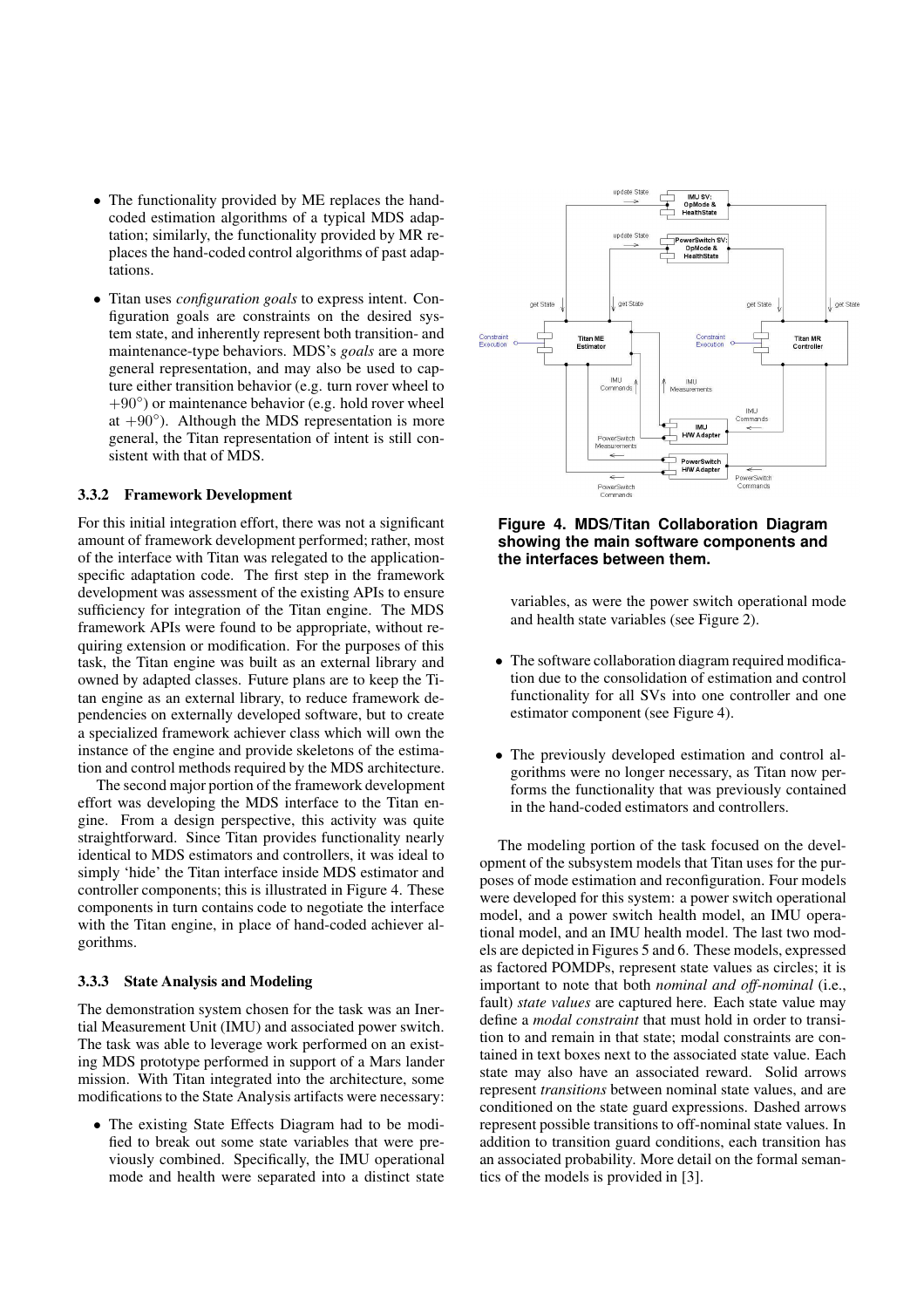

**Figure 5. IMU Operational Mode Model [4]**

#### **3.3.4 Adaptation Development**

The adaptation development was focused on developing estimator and controller components that use the Titan engine, rather than relying on hand-coded estimators and controllers. In addition, since Titan computes estimates for all state variables in a single computational cycle, several estimator and controller components were condensed into one estimator and one controller, as specified by the State Analysis (recall Figure 4). ME and MR use common modelbased reasoning functions, so the interfaces were designed such that one instance of the Titan engine is shared between both achiever components. The estimator provides Titan with the latest state estimates as well as measurement and command data, then requests a state update. Using the models plus the state, measurement, and command information, Titan returns a set of state vectors, ordered by likelihood, with assignments for all state variables. The estimator then uses the most likely state vector it receives from Titan to update the associated state variables. The controller performs similar steps: first, a configuration goal and the latest state estimates are provided to Titan. Next, the controller asks Titan whether any commands need to be sent in order to drive the system to a least-cost goal state. The controller will then take any action needed based on the result of the request (i.e., issue the specified command). These estimator and controller interface algorithms are concisely summarized in Figure 7. The benefits of this scheme are clear, even during the design and implementation phase. Since Titan is responsible for estimating and controlling several state variables, the number of software components to be developed is reduced. In addition, since estimation and control logic is effectively provided by Titan, no detailed algorithms for estimation and control need to be written, tested, and debugged. In fact, the logic required to interface with the Titan engine is quite generic and application-neutral, allowing developers to simply instantiate an implementation of a general 'Titan Achiever' component in place of a handcrafted estimator or controller with little specialization (see Figure 7). This amounts to a significant savings in terms of development time.



**Figure 6. IMU Health Model [4]**

### **3.3.5 Testing**

The test portion of the effort was based around two main thrusts: software verification and model verification. The tests were designed to ensure that from a software standpoint, all of the interfaces between Titan, the MDS frameworks, and the adaptation code were properly defined and implemented. All testing was performed against a software simulation, which allowed for testing of both nominal and fault behaviors. Success criteria are based on the models and observed behavior of the system without Titan in the loop – that is, using hand-coded achievers. From the standpoint of model verification, the tests were designed to root out any latent issues with the models themselves. During the course of this effort, the most common modeling error observed was unrealistically high probabilities associated with several of the off-nominal states, an error which sometimes resulted in a state variable being improperly diagnosed to be in an off-nominal state. These errors were discovered during test and the probabilities were subsequently tuned to values which more closely represented likelihoods associated with the particular failure modes.

Each test case is based on a single operational scenario, and therefore uses the same activity plan, expressed in terms of a *goal network* (refer to [1] for more information on the details of activity plans and goal elaborations). The plan places a goal on the IMU operational mode to transition to and maintain the "Measuring" state; this goal elaborates into subgoals on the IMU health state variable, and the operational mode and health state variables of the power switch, constraining them to transition to and maintain "Healthy", "Closed", and "Healthy" states, repectively. The plan is constrained to stay active for a duration of 120 seconds. Using this activity plan, five test cases were defined for this task, each designed to exercise a particular behavior of the system (including failure modes).

• **No Fault:** This is the most basic system test, designed to exercise nominal operation of the system. The nom-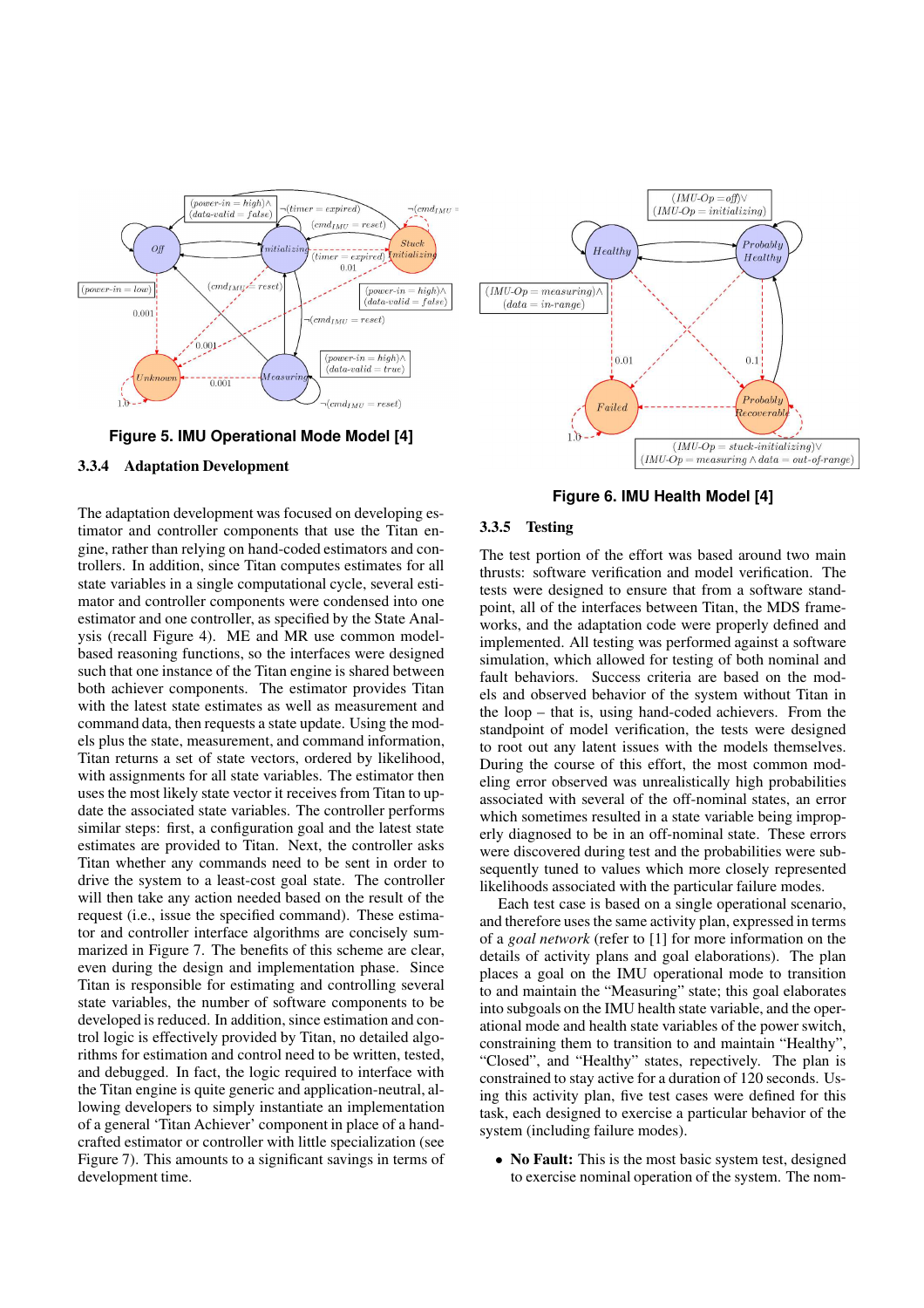```
subroutine Estimate()
{
    Provide observation data to Titan
   Provide command data to Titan
    Request state update from Titan
    Update MDS State Variables with new
      state estimates
}
subroutineControl()
{
   Map MDS Constraint to Titan
      Configuration Goal
    Query all relevant MDS State Variables
    Provide latest state estimates to Titan
    Request new command from Titan
    if command to be issued
        translate Titan command to hardware
          command
        send command to hardware
    end if
}
```
### **Figure 7. Pseudocode for Titan Estimator and Controller Interfaces**

inal plan, described above, is put in place and allowed to execute to completion. Nominal measurements are provided by the simulation throughout the test.

- **Fault Case 1:** Test designed to verify proper system behavior in response to a recoverable fault case where the IMU fails to exit its initalization state. The IMU is induced to produce initialization data, via a fault injection through the simulation, even after the alloted initialization period has expired. Recovery is accomplished by issuing a reset command to the IMU.
- **Fault Case 2:** Test designed to verify proper system behavior in response to a recoverable fault case where the IMU produces out-of-range data during nominal operation. The IMU is induced to produce out-ofrange data, via a fault injection through the simulation, sometime after the IMU has entered the measuring state. Recovery is accomplished by issuing a reset command to the IMU.
- **Fault Case 3:** Test designed to verify proper system behavior in response to a non-recoverable fault case where the IMU never exits its initalization state. The IMU is induced to produce initialization data, via a fault injection through the simulation, even after the alloted initialization period has expired. The fault injection is left applied such that attempts to repair the IMU will have no effect.
- **Fault Case 4:** Test designed to verify proper system behavior in response to a recoverably tripped IMU power switch fault. The IMU power switch is tripped open 30 seconds after test start via an overcurrent fault

injection through the simulation, resulting in a loss of power to the IMU. Recovery is accomplished by issuing a command to open the switch (to "clear" the tripped condition), followed by a command to close the switch (to power on the IMU).

The above set of test cases exercises both nominal and off-nominal operational modes. For a follow-on effort, it will be desirable to define a larger set of test cases in order to test more exotic failure modes and provide a broader set of data with which to characterize the behavior of a more complex system, containing more state variables.

# **4 Results**

The implementation was quite straightforward. Most of the issues associated with integrating Titan into an MDS adaptation were revealed during integration of ME; as a consequence, the MR integration progressed very quickly.

Several interesting challenges were uncovered during the task. Some of these issues were resolved in the implemented system; some were resolved in principle but not implemented in the demonstration; the rest were noted as issues to be addressed by future work. A number of these issues are discussed below.

- **Issue 1:** How to accomodate the "centralization of functionality" provided by Titan within the MDS architecture?
- **Resolution:** The centralization of functionality that naturally accompanies this approach is not a problem as far as MDS is concerned, as long as we do not violate any of the stated architectural principles, notably:
	- **–** All state information is stored in state variables achievers may not store any local state.
	- **–** State variables have only one associated estimator and controller. Only the associated estimator may update that state variable.
	- **–** Estimators and controllers may be responsible for multiple state variables, as long as they are the only estimator or controller associated with that state variable.

Our implementation has adhered to these fundamental principles.

- **Issue 2:** Titan adopts the notion of an *approximate belief state*, which is an assignment of values to all state variables and an associated likelihood. How does this notion fit into the MDS architecture, where state variables are the single source of state value and uncertainty information?
- **Resolution:** One possible resolution would be to collapse all state variables into a single "system state variable" which could capture all *K* leading estimates. Un-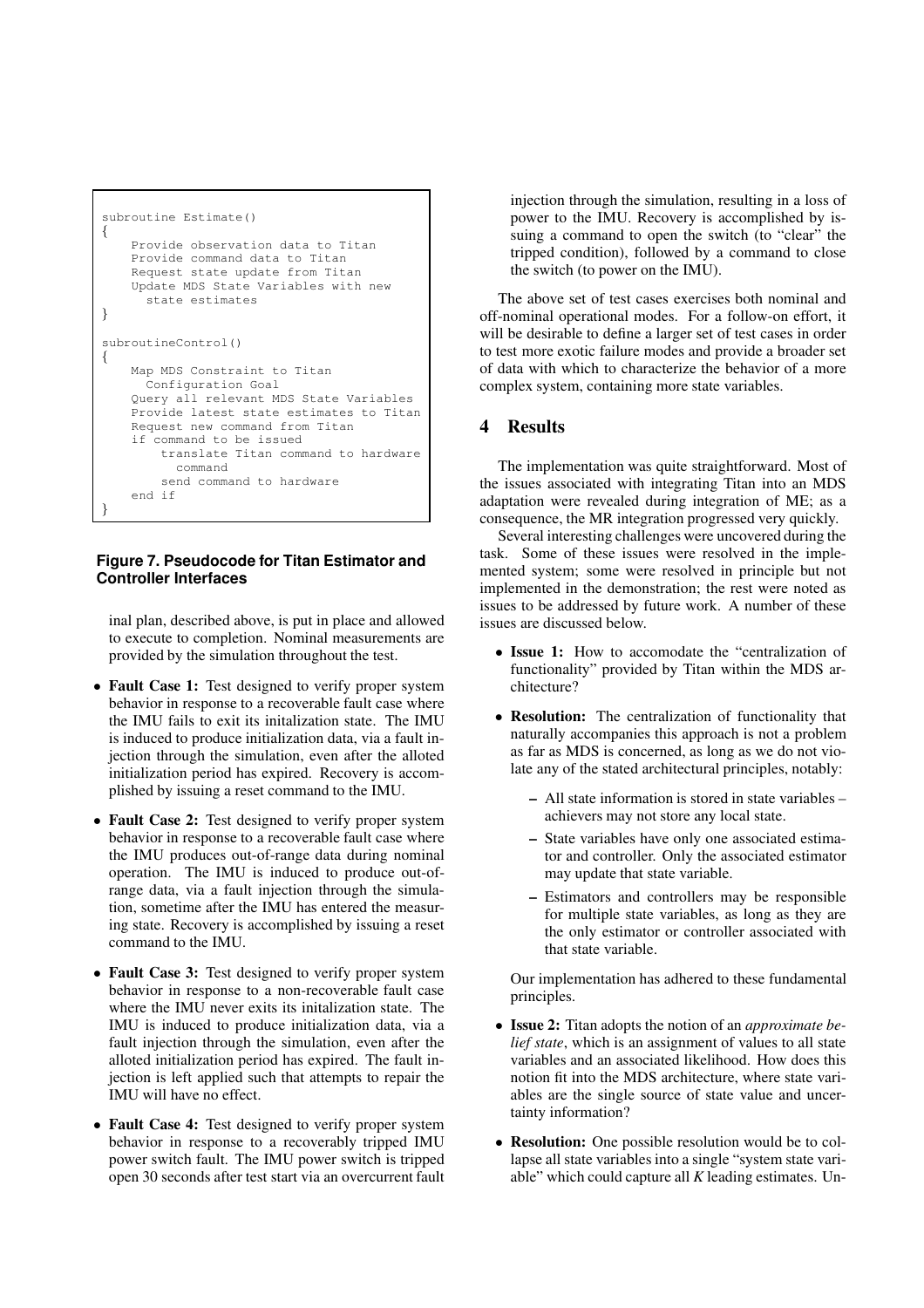certainty would be represented by the approximate belief state probabilities associated with each of the *K* estimates. However, a more modular solution that retains the individual state variables within the architecture may be desirable. Since we have access to the *K* most likely system state estimates, a particular state variable's estimate can be computed by finding all system state estimates which contain that same state assignment and adding up the associated probabilities (this provides an upper bound on the true probability of being in that state). This information can be used to construct the associated uncertainty for that state assignment. The current implementation does not perform this computation; instead, only the assignments corresponding to the most likely system state estimate are captured in the state variables, and assumed to be perfectly known or unknown. The limitation of this approach is that if, when presented with some amount of observation data, Titan determines that the current most likely estimate is in fact wrong and a new state estimate becomes most likely, this sudden change of course appears as a sharp discontinuity to the rest of the control system. Future work would implement the more accurate method of tracking probabilistic uncertainty.

- **Issue 3:** Titan operates only on discrete states. How do we integrate Titan with portions of the system that deal with continuous state variables?
- **Resolution:** Another benefit of this task is providing a solution to this issue. MDS allows for integration of various estimation and control approaches for different state variables such as Kalman filters, hypothesis testing, PID control, etc., as dictated by the needs of the application. One reasonable solution is to simply allow Titan to handle a subset of the system's discrete states and create traditional achievers for the continuous states. Another possible solution is provided by active research in the area of *hybrid model-based programming*; for example, [9] describes an any-time algorithm for generating estimates for discrete modes *and* continuous state variables. Integrating this type of hybrid state estimation capability is identified as a possible direction for future work.
- **Issue 4:** During testing of the integrated ME and MR functionality, several of the tests began to fail due to a faulty estimation of the power switch health state variable as being in an UNKNOWN state, despite the fact that consistent power switch observations were being provided to Titan. The failure was observed to occur less than a second after test start, before any activities had commenced.
- **Resolution:** This issue illustrated a potential limitation of the current Titan design; namely, Titan does

not properly handle some types of dependencies between state variables. This limitation resulted in an inability to discriminate between nominal power switch behavior and the UNKNOWN state (a low probability state that is consistent with all behavior). In the absence of a state dependency in the model, the BFBSU algorithm would be able to properly discriminate between these states. This issue was exacerbated by the presence of some modeling irregularities in the IMU and power switch models developed for this task. The issue was mitigated as follows. The probability associated with the UNKNOWN state was reduced to a more realistic value of  $10e^{-6}$ ; this effectively delayed the time that it would take for the estimate containing the UNKNOWN state to become the most likely estimate, long enough such that a transition would occur, causing the estimates to change and the probability of the failed estimate to drop as a result. To more thoroughly address this issue, future work will need to focus on two areas:

- **–** characterization of exactly which types of dependencies are problematic for the existing algorithm, and modify the Titan algorithm to accomodate such interdependencies between state variables.
- **–** development of a set of modeling guidelines to ensure that the source models properly express the physical dependencies of the system under control.
- **Issue 5:** MDS allows for the specification of knowledge goals, i.e., constraints on the level of uncertainty in a state estimate. How are knowledge goals interpreted by Titan, which currently has no corresponding notion?
- **Resolution:** Titan represents estimate uncertainty in terms of a belief state probability on a given state variable. Therefore, a knowledge goal could be expressed in terms of a minimum percent likelihood of a particular state value. As suggested above, the computation of the probability of each state variable assignment can be performed by adding the probabilities associated with every state estimate in the belief state that contains this particular assignment. Goal satisfaction can then be verified by comparing this computed probability with the level of uncertainty specified in the goal. One might even envision the elaboration of active control subgoals in support of a transition goal requesting a higher quality estimate, resulting in "active probing" of the system to increase the certainty in the state estimate. Another solution would be to increase the number of tracked state estimates *K* in order to improve the quality of the likelihood estimate.